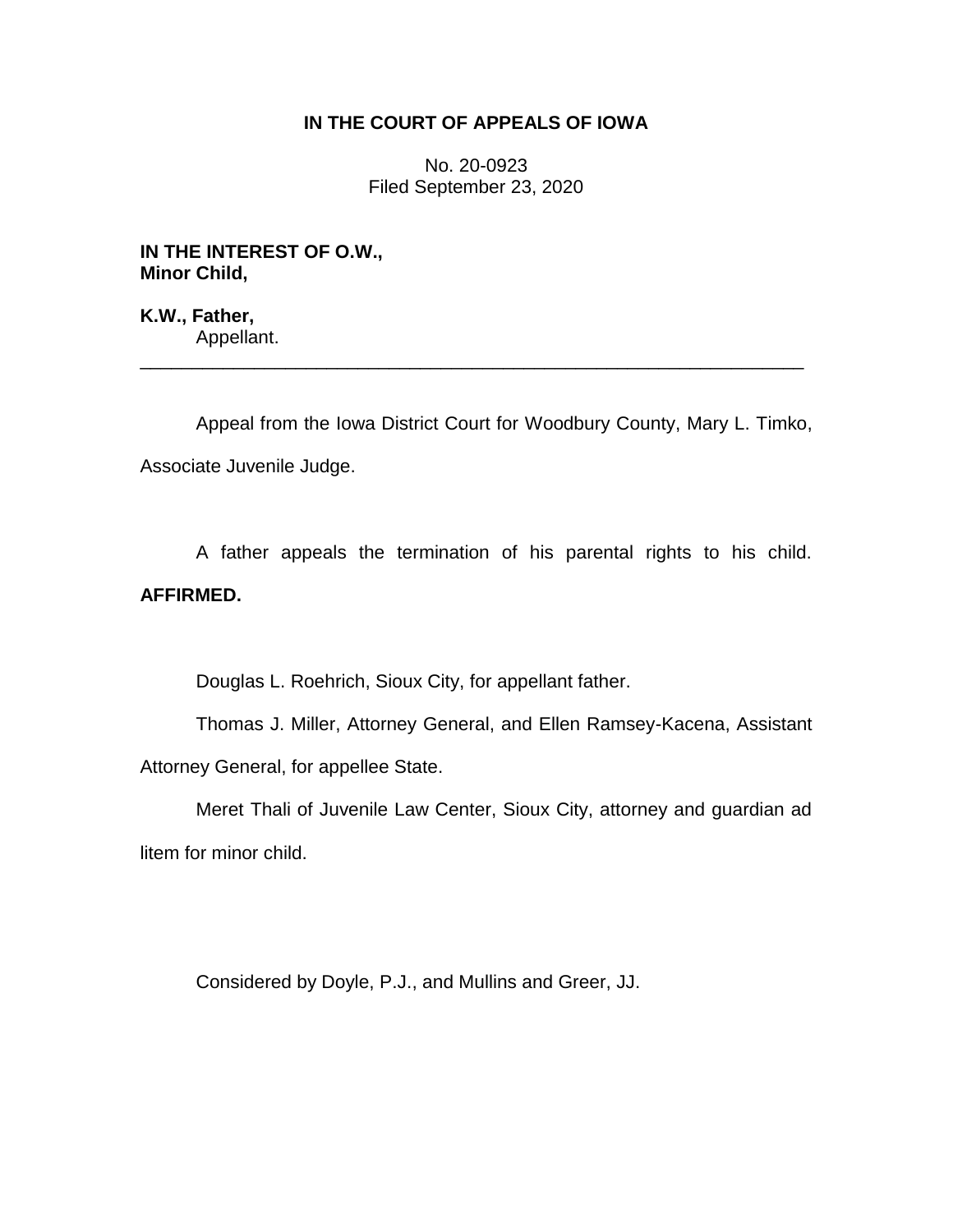## **DOYLE, Presiding Judge.**

A father appeals the order terminating his parental rights to his child. He contends the State failed to prove the grounds for termination by clear and convincing evidence. He also contends termination is contrary to the child's best interests. We review his claims do novo. *See In re A.S*., 906 N.W.2d 467, 472 (Iowa 2018).

The child came to the attention of the Iowa Department of Human Services (DHS) in March 2019 due to concerns about the parents' drug use while supervising the child and violence in the home. The father admitted to being an alcoholic and chronic marijuana user who was in need of inpatient treatment. But for three months, the father failed to respond to attempts by the DHS to contact him. During that time, he was arrested for and pled guilty to possession of methamphetamine with intent to deliver. The State petitioned to adjudicate the child to be a child in need of assistance (CINA), which the juvenile court granted.

After contacting the DHS, the father obtained a substance-abuse evaluation and began extended outpatient treatment in August 2019. Although the father tested negative for drug use in September and October, he tested positive for methamphetamine use on December 1 and was "very reluctant to share any information" about his relapse.

After a December 16 review hearing, the juvenile court determined it was in the child's best interests to initiate termination proceedings, and the State petitioned to terminate the father's parental rights under Iowa Code section 232.116(1)(h), (i), and (*l*) (2020). The father seldom attended his outpatienttreatment sessions and continued using methamphetamine and marijuana. He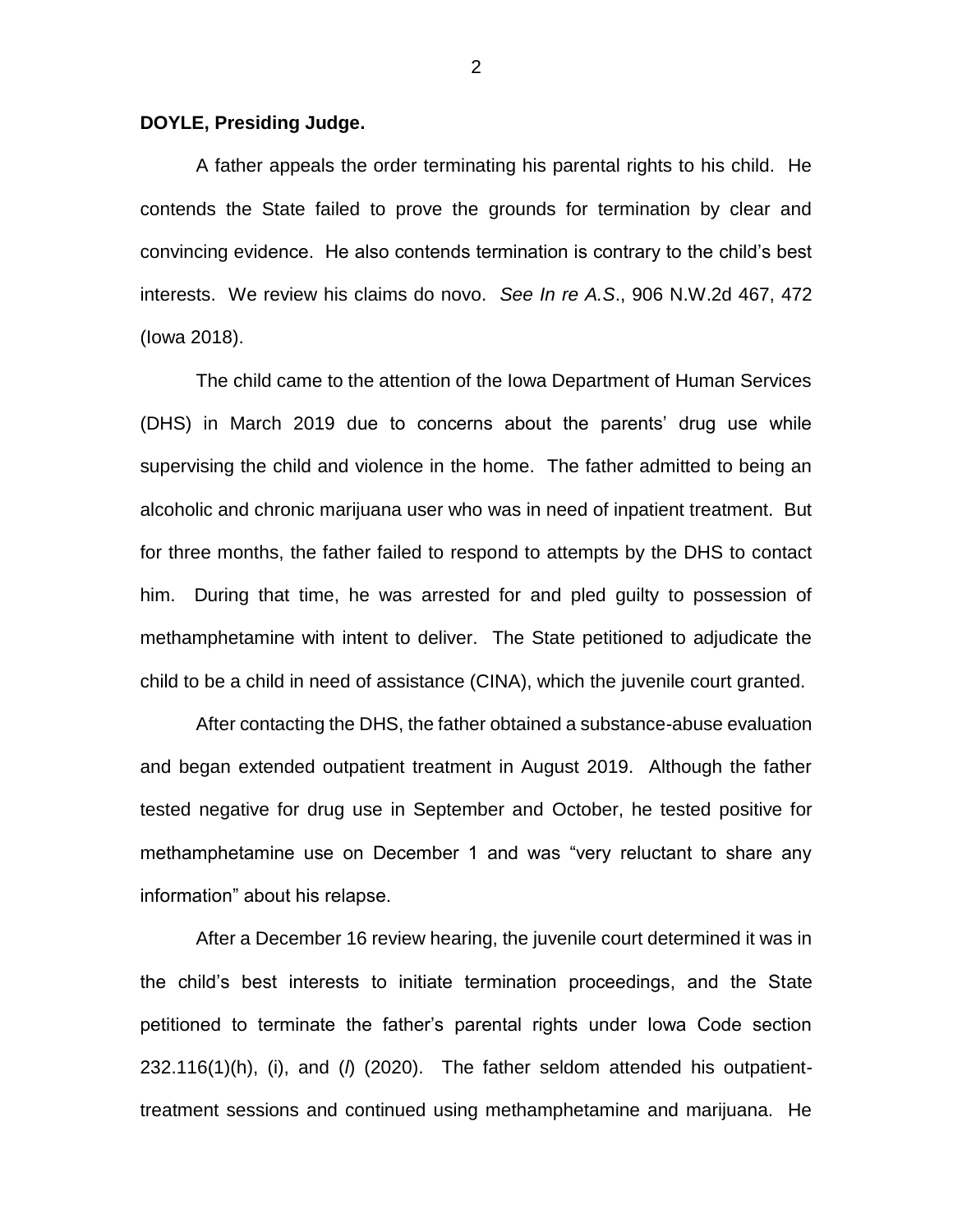began a one-month inpatient treatment program in April and started outpatient treatment following discharge. The father claimed he last used drugs one or two weeks before beginning inpatient treatment, but he had not been tested for drug use after his discharge.

The juvenile court found the State established each ground for termination under section 232.116(1)(h),(i), and (*l*) by clear and convincing evidence and terminated the father's parental rights. We may affirm the termination order if the record supports termination on one of those grounds. *See In re A.B.*, 815 N.W.2d 764, 774 (Iowa 2012). The father challenges termination under section 232.116(1)(h), arguing there is insufficient evidence to show the child would be exposed to adjudicatory harm if returned to his care at the time of the termination hearing. *See* Iowa Code § 232.116(1)(h)(4) (requiring "clear and convincing evidence that at the present time the child cannot be returned to the custody of the child's parents as provided in section 232.102"); *In re D.W.*, 791 N.W.2d 703, 707 (Iowa 2010) (interpreting the term "at the present time" to mean to mean "at the time of the termination hearing"); *In re M.S*., 889 N.W.2d 675, 680 (Iowa Ct. App. 2016) (noting a child cannot be returned to the custody of the parent if doing so would expose the child to any harm amounting to a new CINA adjudication).

Clear and convincing evidence shows the child would be at risk of further adjudicatory harm if returned to the father at the time of the termination hearing. Before the CINA adjudication, the father supervised the child while under the influence of methamphetamine. He was able to remain sober for two months during his first bout of treatment, but his attendance became sporadic and he relapsed. At the time of the termination hearing, the father was again at the two-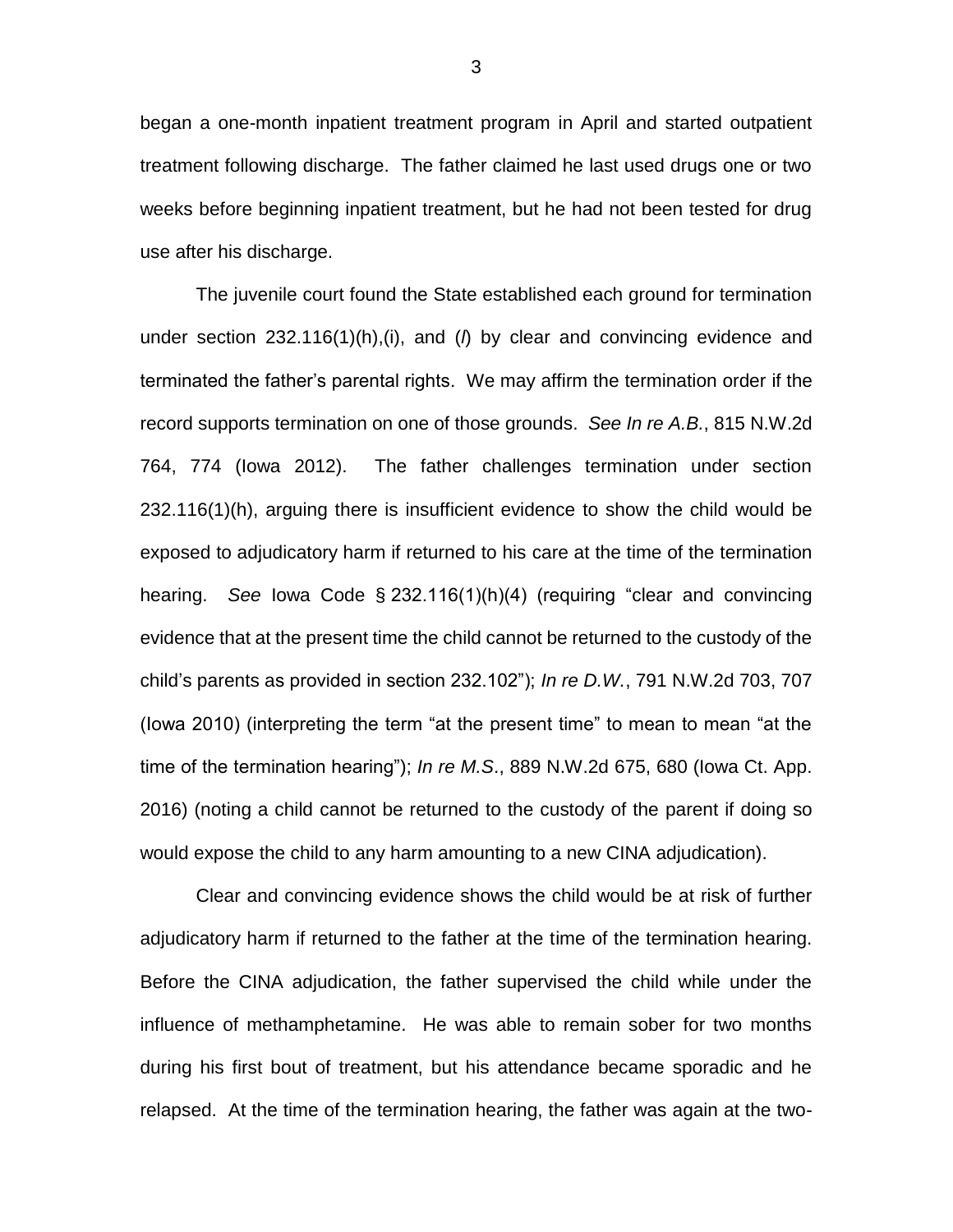month mark in the recovery process. Considering the father's history, the prognosis for his recovery is guarded at best. *See A.B.*, 815 N.W.2d at 778 (noting that a parent's past performance "may be indicative of the quality of the future care that parent is capable of providing" (citation omitted)). The State proved the grounds for terminating the father's parental rights under Iowa Code section 232.116(1)(h).

The father next disputes that termination is in the child's best interests. *See*  Iowa Code § 232.116(2); *D.W.*, 791 N.W.2d at 706-07 (requiring that the court "apply the best-interest framework set out in section 232.116(2) to decide if the grounds for termination should result in a termination of parental rights"). In determining best interests, our primary considerations are "the child's safety," "the best placement for furthering the long-term nurturing and growth of the child," and "the physical, mental, and emotional condition and needs of the child." *In re P.L*., 778 N.W.2d 33, 37 (Iowa 2010) (quoting Iowa Code § 232.116(2)). The "defining elements" we consider in making this determination are the child's safety and "need for a permanent home." *In re H.S*., 805 N.W.2d 737, 748 (Iowa 2011) (citation omitted). As stated above, the father's unresolved substance-use issues prevent the father from providing the child with a safe and stable home. Termination is in the child's best interests.

The father also asserts it is not in the child's best interests to terminate his parental rights due to the strong bond he has with the child. He also claims termination is unnecessary because the child is in the custody of the maternal grandparents. The court "need not terminate the relationship between the parent and child" if "[a] relative has legal custody of the child" or if "[t]here is clear and

4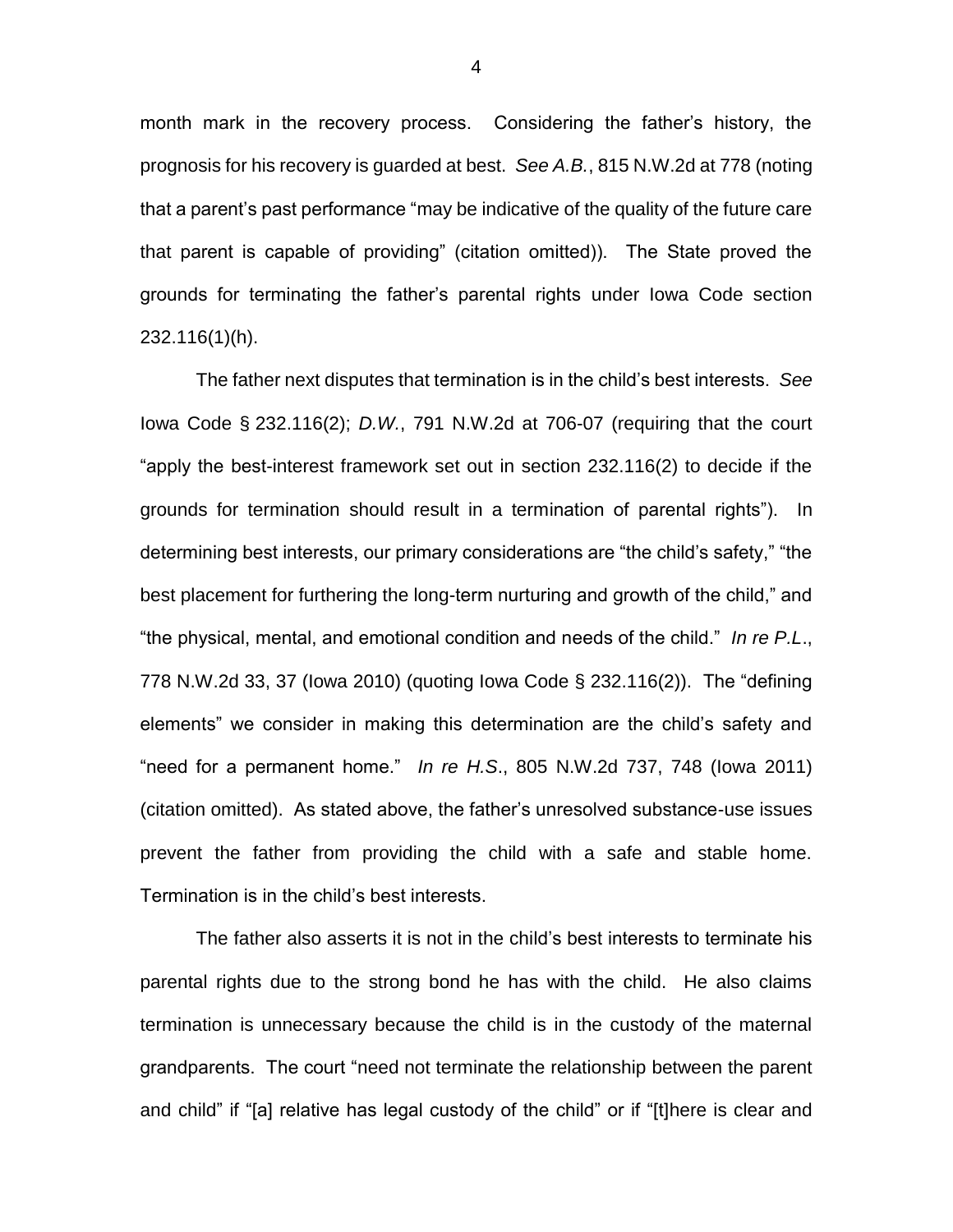convincing evidence that the termination would be detrimental to the child at the time due to the closeness of the parent-child relationship." Iowa Code § 232.116(3)(a), (c). But the juvenile court's decision regarding whether to apply the provisions of section 232.116(3) to avoid termination is permissive, not mandatory. *See A.S.*, 906 N.W.2d at 475. That decision depends on the facts of each case and the child's best interests. *See id*.

Even assuming the grounds set forth in section 232.116(3)(a) and (c) exist, we are not convinced that they warrant preservation of the parent-child relationship. Children are not equipped with pause buttons, and delaying permanency in favor of a parent is contrary to the child's best interests. *See In re A.M*., 843 N.W.2d 100, 112 (Iowa 2014) (noting children must not be deprived permanency on the hope that someday the parent will be able to provide a stable home); *In re A.C.*, 415 N.W.2d 609, 614 (Iowa 1987). Once the grounds for termination have been proved, time is of the essence. *See A.C*., 415 N.W.2d at 614 ("It is unnecessary to take from the children's future any more than is demanded by statute. Stated otherwise, plans which extend the twelve-month period during which parents attempt to become adequate in parenting skills should be viewed with a sense of urgency."); *see also In re R.J*., 436 N.W.2d 630, 636 (Iowa 1989) (noting that once the time period for reunification set by the legislature has expired, "patience on behalf of the parent can quickly translate into intolerable hardship for the children"). The statutory grounds for termination afforded the father six months. *See* Iowa Code § 232.116(1)(h)(3). The father's progress was only minimal in twice that time. O.W.'s placement with paternal grandparents does not diminish the urgency of the child's need for permanency. Because the child